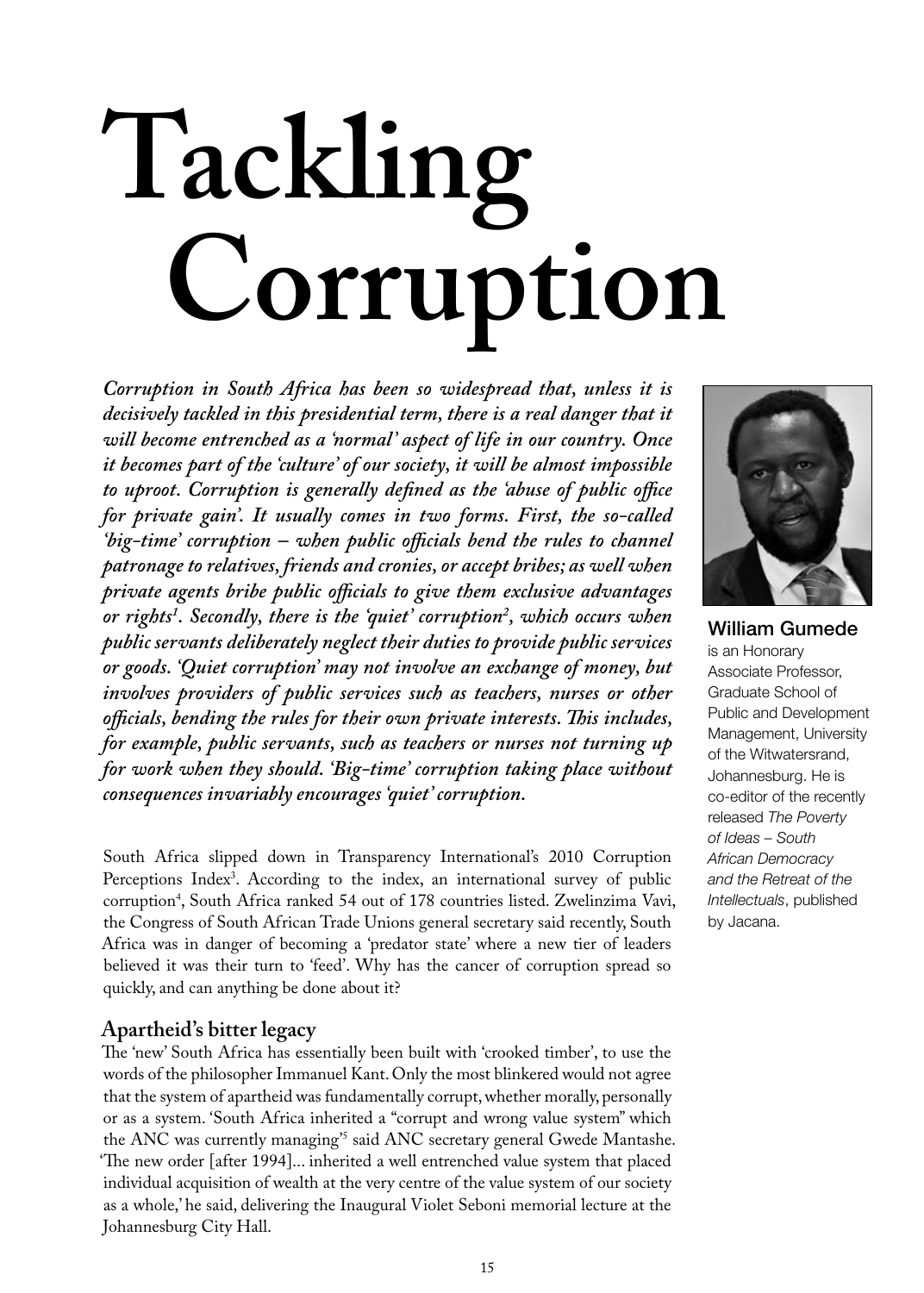In cases where a new society is built on compromised individuals, groups and parties, the premium is on the new leaders to lead by example and set a new honest tone. The problem is that our leaders have in many cases not led by example: they have often talked a lot about fighting corruption, but there has been little action. The daily, but empty anti-corruption rhetoric and slogans from our political leaders could have been laughed off as a joke, if the consequences of corruption on society had not been so devastating. There has to be action.

*Flagrant violation of the new democratic laws by prominent post-apartheid leaders, while inveighing ordinary citizens to become law abiding, will only encourage the apartheid-era culture of evading the law, to stubbornly persist.* 

The apartheid system of legal unfairness inculcated a culture among many of the oppressed communities to find ways to escape the (unjust) laws and rules. By the end of apartheid, a culture had been set to disobey (unjust) laws and rules. When a legitimate democratic government took power in 1994, one of the challenges was to reverse this culture of disobedience because the new dispensation was democratic, legitimate and just. A crucial requirement for behavioral change among ordinary citizens would be for leaders to show they follow the new rules. The reality is that behavioral

change among citizens is only going to be fostered if leaders are seen to follow the rules applicable to everyone else.

Flagrant violation of the new democratic laws by prominent post-apartheid leaders, while inveighing ordinary citizens to become law abiding, will only encourage the apartheid-era culture of evading the law, to stubbornly persist. If, in addition, apartheid induced inequalities persist, if new democratic institutions are inaccessible and if leaders are unaccountable and uncaring, it would be no surprise if ordinary citizens dismiss the new democratic rules as ineffective. If a political leader can get away with wrongdoing, how on earth should one expect the local metro policeman not to take a bribe?

## **Tacking political corruption**

Any serious campaign to deal with corruption must start with tackling political corruption, which provides the incubating environment for other corruption. The ANC, as the ruling party of South Africa, dominates society. This means that the behavioural norms, practices and internal cultures of the ANC, will also dominate society. If the cancer of corruption has started to infuse the norms, values and practices of the ANC, it will spill-over into broader society. This will severely hamper any efforts to stamp out corruption in the broader society.

Eradicating corruption within the ANC itself is a prerequisite for cleaning-up corrupt practices in society. Some ANC leaders argue that members should adhere to party rules first, before the constitution – which is off course not right. In practical terms, this could be construed as: if a member/leader has done something wrong, unless the party finds something wrong, the person can actually get away with it. What then if the party leadership – or dominant sections thereof – cannot distinguish anymore between right and wrong, and protect members who do wrong from legal prosecution? The obvious danger then of party deployment into law enforcement agencies and constitutional watchdogs are that, unless deployed individuals adhere to the constitution and its values, or their conscious, they may follow the line of the party and not expose corruption if the party demands they should not, because it would embarrass the party (or sections thereof).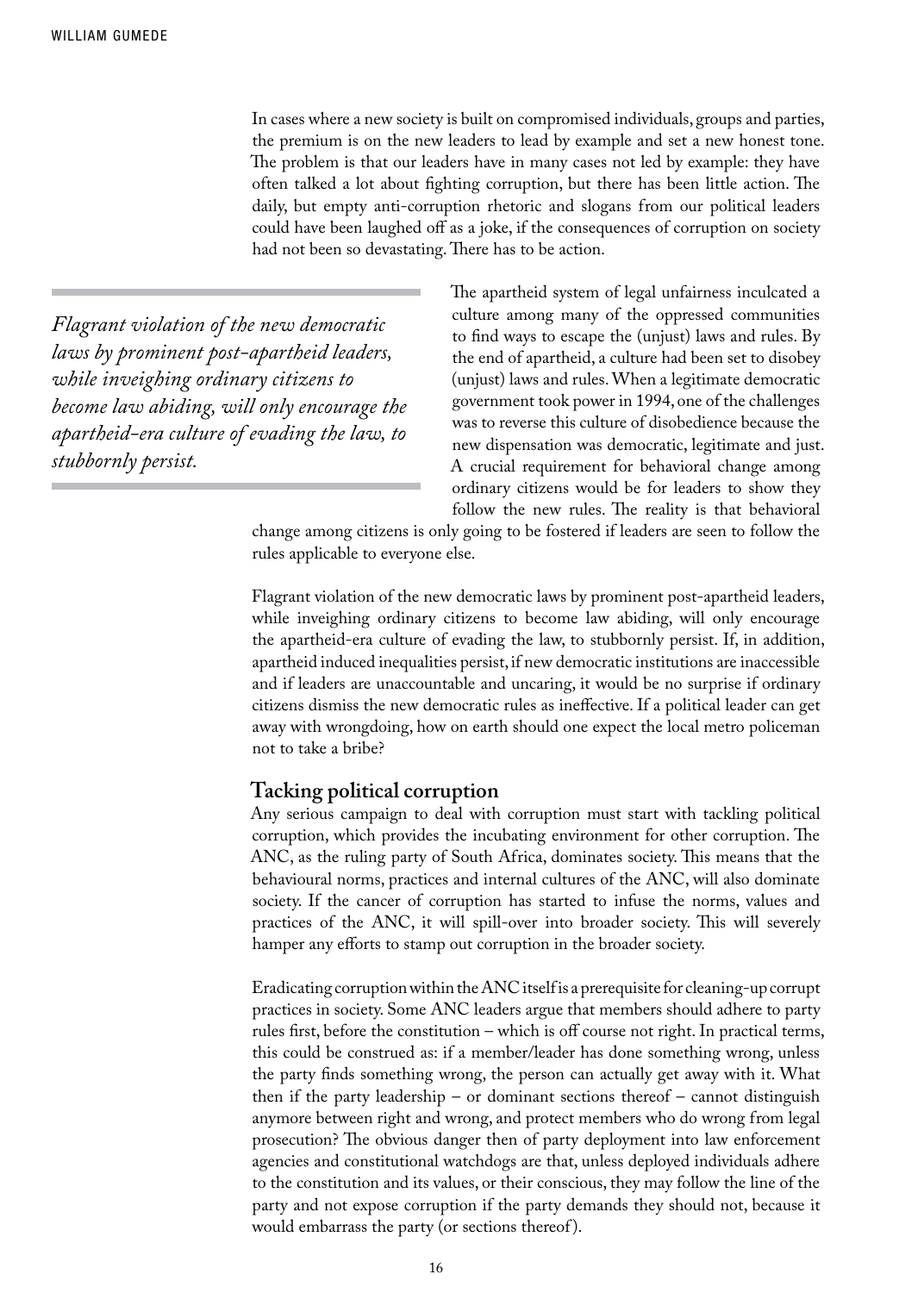# **The corrupting effects of party 'deployment', BEE and political parties dabbling in business**

Some ANC party leaders see nothing wrong with the governing political party owning shares in a commercial company, let alone when such a company bids for government tenders. The ANC has a financial arm, Chancellor House, which owns a 25% stake in Hitachi Power Africa. Hitachi has been awarded a contract by Eskom, the electricity utility, to supply and install boilers for power stations. The ANC's stake in the deal through Chancellor House was estimated in 2008 to be R5.8 billion. For the sake of transparency, accountability and clean governance there has to be a firewall between the ruling political party and its leaders on the one hand, and state and private companies, on the other.

Good ruling parties govern in the broadest public interest. Private companies have a narrow motive – that of expressly securing a profit for their shareholders. They rarely work for the benefit of the public interest. It would be a shame if the ANC leadership governed in a way that maximises its profits in its investments, rather than maximising the prosperity of the whole of SA Inc. If the party is a major shareholder in Hitachi,

*It would be a shame if the ANC leadership governed in a way that maximises its profits in its investments, rather than maximising the prosperity of the whole of SA Inc.*

how can one be certain that the ANC leadership applied their minds objectively when considering Eskom's 35 per cent proposed tariff hike? To get our economy back on even-keel demands tough choices, difficult trade-offs and decisions to be made. Some of these will no doubt be very painful. Knowing such decisions are taken with the best long-term interests of the country at heart, rather than for the profit of a few individuals, make such choices more palatable.

Ultimately, we need to also bring greater transparency to the funding of political parties. Knowing which companies or individuals have donated to the ANC, DA or COPE, is almost the only way to know whether they have secured their tenders solely on the basis of this, rather than merit.

The ANC's policy of deployment also has its obvious dangers. On many occasions cosying up to the local ANC leadership can secure lucrative "deployment" to the government, business or party, a ticket to a 'bling' lifestyle. If deployment meant scouring the ends of the country for the best South African talent – regardless of colour, political affiliation or ethnicity, and a real commitment to bring a better life to South Africa's people, a better case could have been made for its implementation.

It is unacceptable that some senior figures in the state security, police and prosecuting authorities have extensive business interests. To declare them, and stay in office, is just not good enough. The watchdogs, ombuds offices and regulatory institutions set up to guard over the state security apparatus, must not only be on high alert for abuses; they must act resolutely to stamp them out.

# **Erosion of values**

One of the tenets of 'liberation ideology' is that party members and cadres should submit themselves to the 'collective' values, traditions and policies of the 'movement'. Clearly, the reality is not so straightforward. Firstly, it is now clear that the 'collective' values, traditions and policies of the 'movement' are not only contested, but they often appear different depending on the faction of the ANC. We have to accept: there has been a breakdown in the value system of the ANC. For another, the ANC,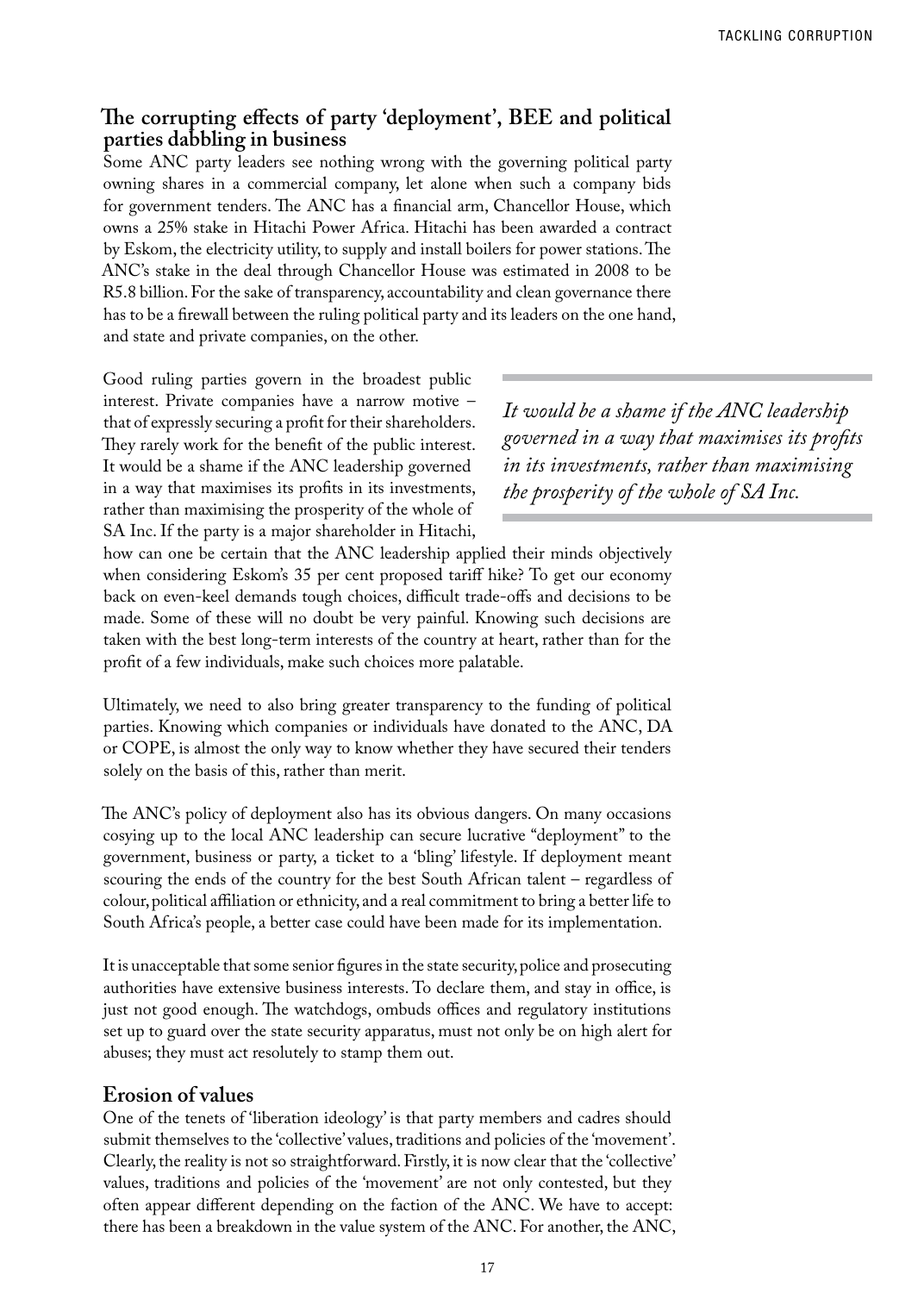and perhaps many other African liberation movements turned governments, are good at articulating 'hard' political values, but unable to deal with the 'soft' values that hold the social fabric of society together. For example, the party is brilliant in setting out a political vision, but unable to generate, what the Hungarian thinker Elemer Hankiss terms 'values indispensable in everyday life'. Moreover, the ANC appears to be unable to bridge the gap between its outstanding principles, on the one hand, and practising what they preach, on the other.

South Africa's constitution sets out a clear value framework for the country. However, constitutions, laws and public watchdogs do not guarantee individual or collective upholding of values. The values in the constitution must be brought closer to social values. Again, leaders must lead by example, behave – not ceaselessly talk about – according to the value system set out in the constitution. Those leaders whose behaviour does not accord to the values set out in the constitution must be punished, and those who behave exemplary must be rewarded.

*With the collapse of the values that underpinned the ANC's liberation ideology, a new 'bling' culture has now become thoroughly part of the new South Africa. It has infected the political, administrative and business culture.* 

#### **'Bling' the new value currency**

With the collapse of the values that underpinned the ANC's liberation ideology, a new 'bling' culture has now become thoroughly part of the new South Africa. It has infected the political, administrative and business culture. When the new ANC leaders came to power, they inherited the trappings of state power left by the apartheid government: the state cars with bodyguards, villas, being waited on, free schooling for their children, free healthcare, free luxury travel and so on. This lifestyle became the new standard of

achievement – a sign that one has made it. Individual worth is now increasingly measured on whether one can afford the 'bling' lifestyle – not on one's contribution to public service or doing the public good.

With this sense of entitlement the idea of service appears to be a distant dream. Talent, skills and hard work is no longer valued. This 'bling' culture encourages corruption, dishonesty, and builds a society based mostly on relationships of patronage. It corrupts our souls. In fact, it undermines all the values that underpinned the struggle for liberation. Gwede Mantashe, the ANC secretary general, recently, rightly, said 'the success of the liberation struggle was not to be measured "on how many billionaires we have produced", but rather how the poverty experienced by the majority of people was addressed'. Only ridding ourselves from this destructive 'bling' culture can put our country back on a winning track. We need a new kind of leadership – not a 'bling' leadership.

## **Bring honesty to public debates**

Honesty must be restored to the centre of public debate. Some, through their rhetoric, defend our democratic institutions, but in their actions undermine it. They defend the rule of law, and argue that those who transgress should be harshly punished. Yet, they themselves, as senior politicians – and their allies – appear to be untouchable. The double talk also opens the door for corruption. Since there is no certainty about policies, those with enough money can pay to have policies that favor their interests implemented.

The policy confusion, the double-talk, rhetoric and talking in code, means that those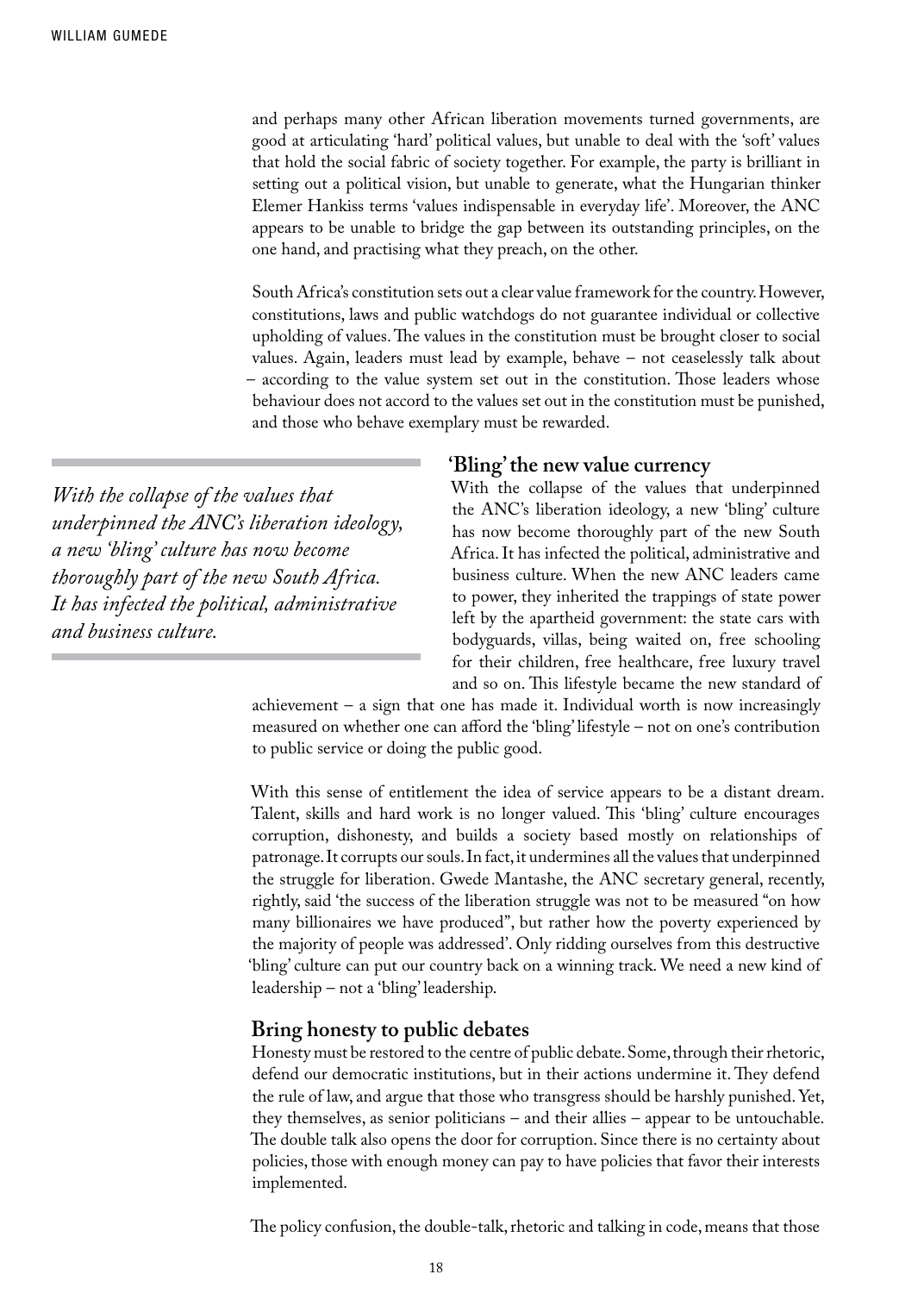who devise or implement policies either do not have adequate information, or have the wrong information, to do so effectively. Even for government planners, tainted information from politicians makes it very difficult for them to allocate resources efficiently. In fact, government officials are forced to second-guess what the genuine policies are. It also causes implementation paralysis. Senior civil servants will be reluctant to implement policies they are not sure are backed by the influential politicians in the ANC as it could be career-limiting.

## **Business often does not see their corrupting ways as corruption**

Sometimes, business people critical of corruption in government circles, abate corruption by colluding in corrupt practices: whether giving a kickback for securing a contract, or appointing a token black person or black politician to a board or in a senior position, to secure access to government contracts.

Corruption in business is often not seen in a serious light by business leaders, globally and locally. For one, collusion practices, where prices are fixed between companies to the detriment of poor consumers are rarely seen by companies as corruption. One need only look at the lack of accountability of those who helped cause the global financial meltdown, as another example. Many of these business leaders and companies continue, post the global financial crisis, as if they were not responsible. We should compel companies trading on government contracts to adhere to a set of 'integrity' standards, in which they would foreswore corrupt activities.

*Corruption undermines the delivery of public services: houses, health, water, electricity and so on. It diverts financial and other resources that could have been used for development, job creation and poverty alleviation. It weakens the capacity of the state to deliver effective services equally.*

### **The myth that corruption has no victims**

Jackie Selebi, the former police commissioner, now convicted of corruption, said he found it strange that he was prosecuted because there were 'no victims' of his corruption. This myth that corruption has no victims must be busted. Corruption has a disproportioned impact on the livelihood of the poor. Corruption undermines the delivery of public services: houses, health, water, electricity and so on. It diverts financial and other resources that could have been used for development, job creation and poverty alleviation. It weakens the capacity of the state to deliver effective services equally.

This undermines the credibility of the democratic system – it undermines ordinary peoples' trust in government, and undermines the rule of law. It also undermines the credibility of the government to pursue redistribution reforms, as many citizens are skeptical that the government is not pursuing the reforms in the widest public interest, but only to line the pockets of a few leaders. This means they are likely to oppose any such reforms, or at best become 'indifferent citizens'.

Even the so-called 'quiet corruption' is damaging. It could be in the form of overmanning, or under-collection of bills, or distribution losses. A World Bank study showed that 'big-time' corruption of senior political leaders', encourages 'quiet corruption' on a broader scale. The consequences of such corruption are devastating. For example6 , a child denied adequate education because teachers have not attended classes regularly, will not get the necessary skills to have a meaningful contribution to the economy in adulthood. Similarly, if nurses or doctors are not at their posts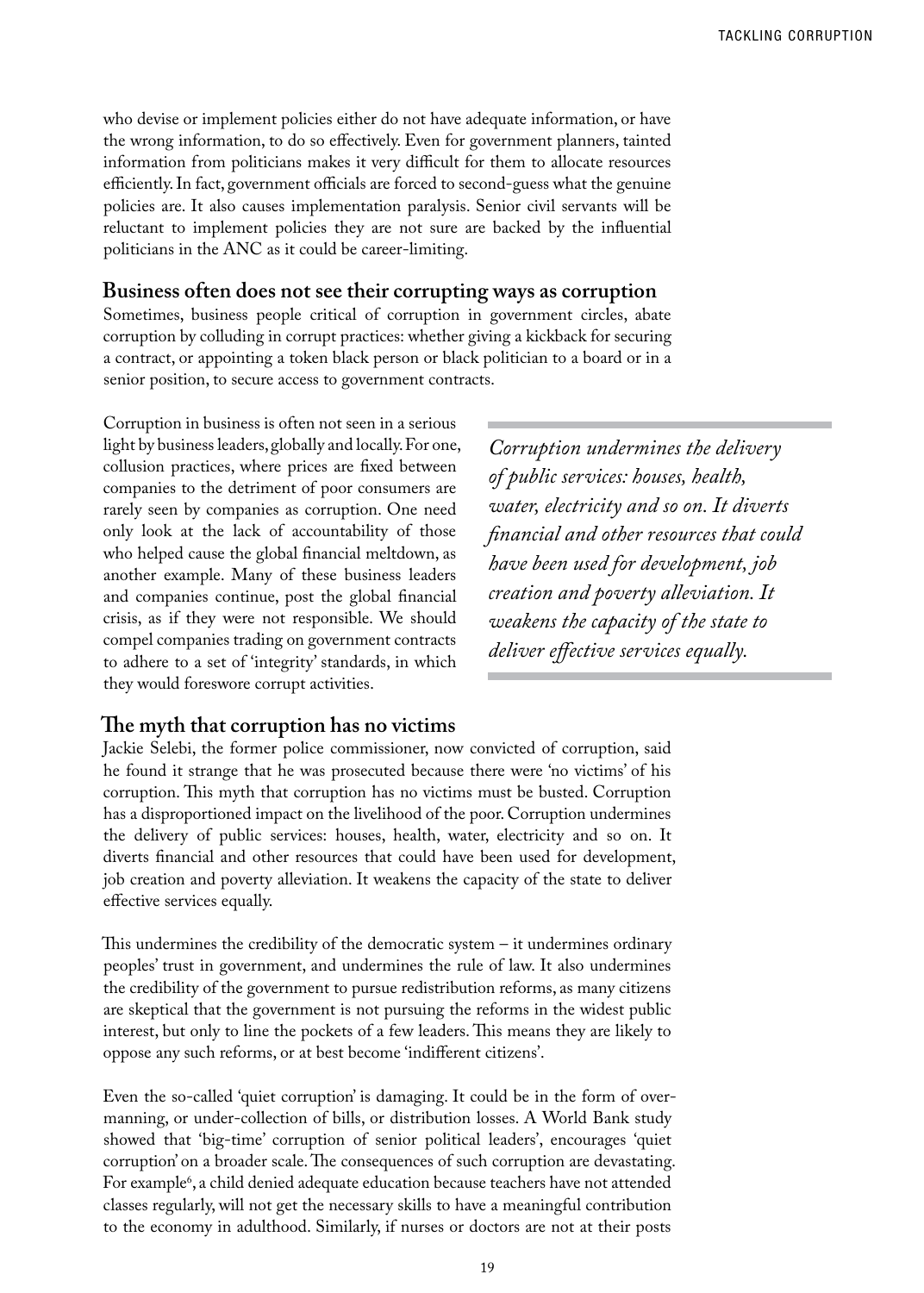when they should have been, the consequences can be deadly.

As Zwelinzima Vavi summed up: 'In the process we have battles of short-term interest'7 . As pointed out: 'There will then be only one way to survive: get a government position and feed at the trough'8 . The state will then become a battle ground for access to its resources, leaving little thought for service delivery.

*In any society there must be a sense that the rule of law is applied fairly – if there is going to be broad buy-in to society's rules. Different rules should not apply to different people, depending on how close they are to the dominant faction of leadership in the ruling party.* 

## **The dangers of selective punishment**

Jackie Selebi maintained throughout his trial that he was the victim of a "political conspiracy", claiming he was not given a fair trial. There were even allegations of selective prosecutions to stymie opponents. There are obvious dangers in selective punishment: prosecuting only those who are perceived to be rivals, while protecting allies, undermines the credibility, of not only, the corruption fighting authorities, it also undermines the broader fight against corruption.

In any society there must be a sense that the rule of law is applied fairly – if there is going to be broad buy-in to society's rules. Different rules should not apply to different people, depending on how close they are to the dominant faction of leadership in the ruling party.

## **Dangerous lack of political will**

The disbanding of the Scorpions and the abandoning of the investigation into arms deal corruption, have rightly raised questions over just how serious government is about fighting corruption. Clearly, there appears to be a lack of political will to deal with high-level corruption. 'The Special Investigation Unit has uncovered and reported to parliament, thousands of cases of corruption and they have not been investigated. Even when the investigations start, they are not brought to a conclusion,'9 Mervyn King, the corporate governance guru said. 'One just cannot leave this, otherwise you create a climate in which this just grows and festers and people do it on the basis of x and y have gotten away with it, I'm also going to do it'.

## **Lack of capacity and toothless watchdogs undermines the fight against corruption**

On the surface, South Africa has the necessary anti-corruption rules, watchdogs and enforcement agencies. However, in many cases these rules are not in themselves sufficient. Corruption thrives if there is weak capacity in the enforcement agencies, or where there are gaps in the laws. It also thrives when 'public officials enjoy wide discretionary powers – the more public officials regulate, the more opportunities exists for corruption'10.

There are still many 'legislative gaps' in South Africa's corruption fighting infrastructure. These include the gaps relating to how to deal with dual employment of public servants, how to manage conflicts of interest and how to deal with the 'revolving door' phenomenon, in which senior public servants and politicians – after leaving a job in the public and political sector – join the private sector in the same field – bringing with them all the inside information, contacts and influence.

There is, for example, little capacity in the Public Service Commission to scrutinise disclosures of conflicts of interests. Currently, it randomly scrutinises disclosures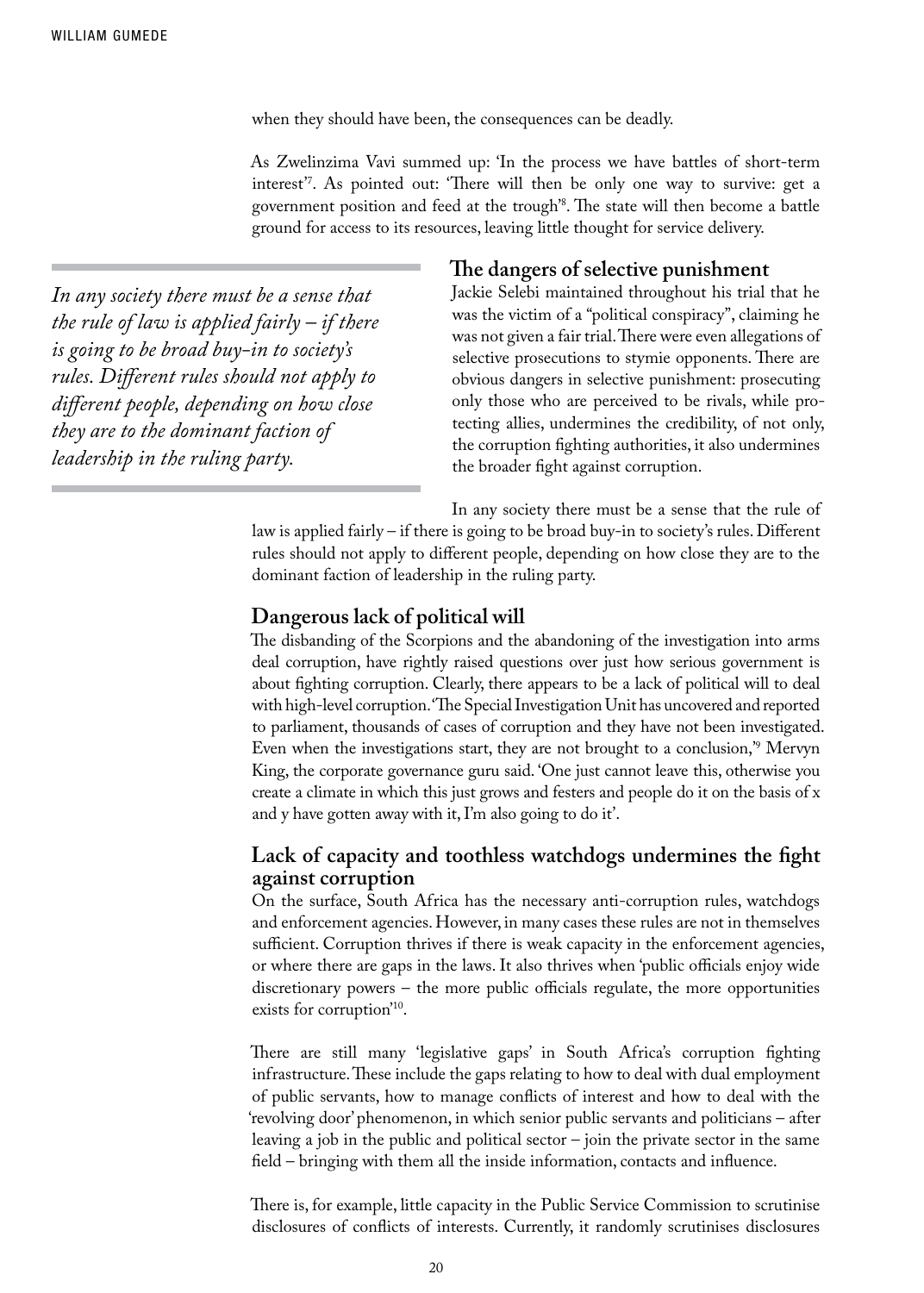of about 30% of all senior managers in the public service, and operates only in 3 provinces. The PSC has no powers to take any action against transgressors. Parliamentarians only need to disclose conflicts of interests in private, not publicly. Members of national and provincial parliament (but not local councilors) are not prohibited to tender for state contracts.

The Auditor-General audits for corruption; however, it is left to other agencies to follow  $up$  – which does not happen a lot of the time. Provincial integrity committees, for example, cannot investigate cases of corruption, neither can they penalise the guilty – guilty members need only apologise. The government needs to give serious attention to thousands of public servants implicated in corruption inquiries, who have not faced disciplinary action from their departments, Special

*The government needs to give serious attention to thousands of public servants implicated in corruption inquiries, who have not faced disciplinary action from their departments …*

Investigating Unit (SIU) head Willie Hofmeyr<sup>11</sup>, recently told Parliament. Those investigating corruption must also be beyond reproach. Sadly, in many cases, the corruption busters themselves are mired in allegations of corruption. Clearly, there has to be a firmer line taken on transgressions in the public sector and in politics.

## **What can we do?**

*• Declare corruption a national emergency*

This could help to end the dangerous defensiveness, and in some cases denialism, with in some government and political circles, over the levels of corruption.

#### *• Set-up a special public enquiry to probe the arms deal*

The closure of the Scorpions and the abandonment of the investigation of arms deal corruption, rightly raised questions over just how serious government is when it comes to fighting corruption. Public confidence will only be restored when there is a proper investigation.

#### *• Tighten legislative gaps*

One important law was the enactment of the Prevention and Combating of Corruption Activities Act of 2004. The passing of the Act strengthened the legislative base for fighting corruption. A set of guidelines on the implementation of the Act was subsequently published to simplify the content of the Act. All citizens need to be more informed about these guidelines.

*• Cleaning up the ANC: the power of setting an example*

Joel Netshitenzhe, the former government policy chief, has rightly warned in an interview with the Sunday Times recently that corrupt practices inside the ANC will soon reach a 'tipping point' if not stopped 'with all the power of society and by the ruling party itself'. The ANC itself must punish bad behavior of its leaders and members, legally, socially and politically, and reward good behavior. Only if that is done publicly, will government restore its moral authority to deal credibly with transgressions from ordinary citizens. This will help compel ordinary citizens to follow the rules.

The ANC (and indeed other political parties) must bring in a new calibre or leadership at all levels – more competent and more honest. A system of merit must be brought into the internal party elections. Candidates must be judged on the basis of competence, moral character and genuine commitment to public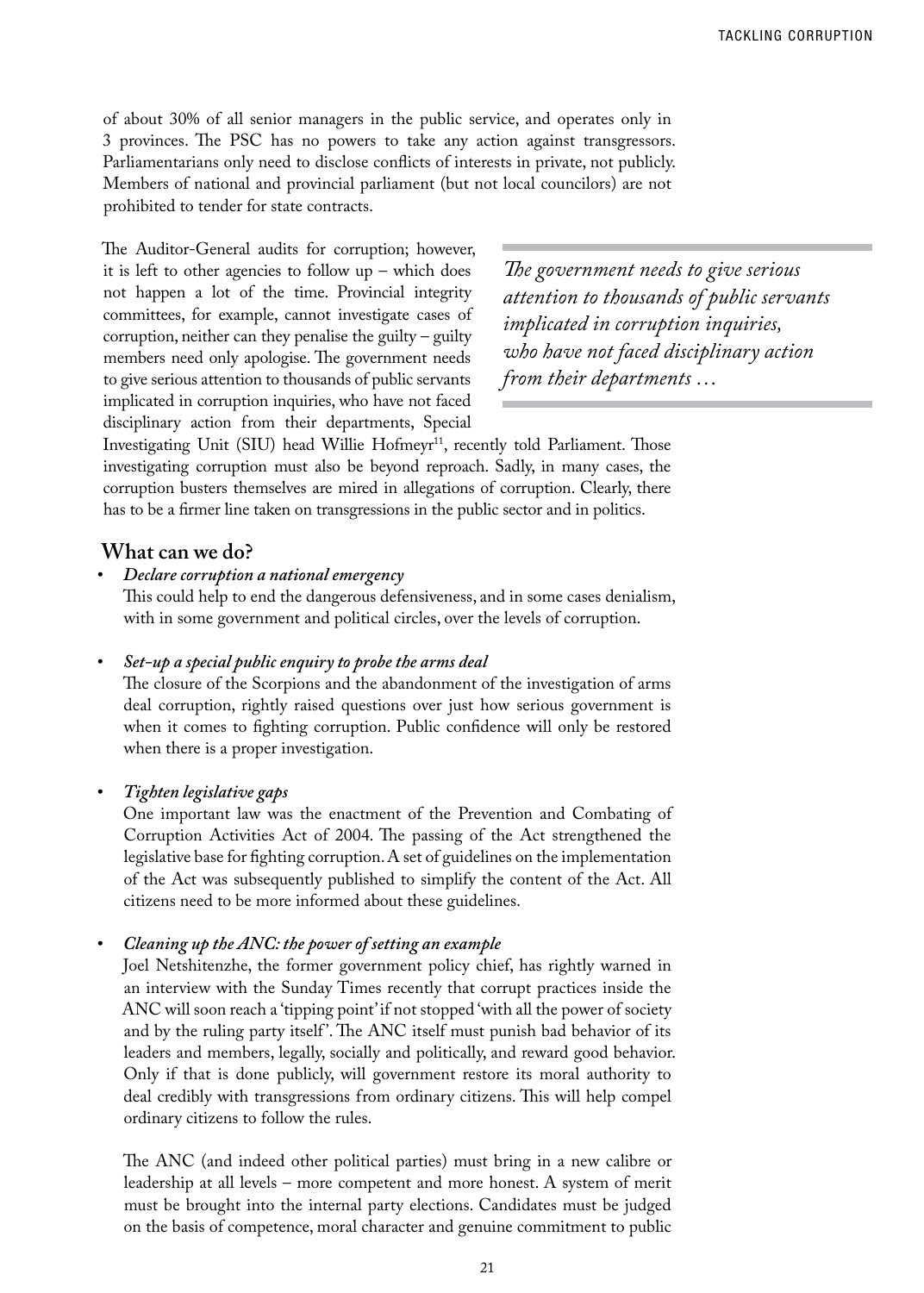service. The active encouragement of a new class of leader, with a new value system – not solely based on struggle credentials – may help engender a societal change in values.

#### *• Increase transparency, access to information*

'Open access to information provides a basis for government accountability and raises the barriers against capricious, self-serving intervention. Without accurate and detailed information it is difficult to assess company and board performance, set targets and allocate capital efficiently<sup>'12</sup>. More transparency from government departments, stateowned companies and other agencies about their activities is required. Private companies' and SOE payments to elected representatives, public servants, political parties and government departments must also be made public. In the US an amendment to the Dodd-Frank Act, compels oil, gas and mining companies listed on an American stock exchange to disclose details of payments to governments<sup>13</sup>.

The proposal for a media tribunal and the Protection of Information Bill will prevent information about official corruption and its effects reaching the masses. The chairperson of the Public Service Commission, Ralph Mgijima, said as much when he released the 2010 State of the Public Service Report in October 2010.

#### *• The importance of life-style audits*

A life-style audit of all members, of all party leaders, and public servants, is absolutely crucial – it will also boost public confidence. Furthermore, the guilty must be named and shamed.

#### *• Bar corrupt officials and businesses*

Corrupt officials and politicians must be prohibited from employment in the public sector. Corrupt businesses and individuals must also be barred from doing business with the public sector. Civil society, trade unions, social movements and NGOs must also shame and put pressure on corrupt business, so that they can feel the reputational effects of corrupt activities. Organised business in South Africa should spearhead a collective effort in this regard.

## *• Protection of whistle-blowers, witnesses and anticorruption fighters*

To be a whistle-blower of corruption, whether in the public or private sector, in South Africa is life-threatening. This has to change. More official

action must be taken on the information provided by whistle-blowers – otherwise the system will lose credibility very quickly. Right now, the perception is that whistle-blowers are more likely to be prosecuted than the corrupt individuals.

#### *• Increase citizen activism*

Introduce citizens' or community forums directly corresponding with departments to keep a watch over corruption and service delivery in departments and monitor the progress of complaints. In Kenya for example, the Muslims for Human Rights (Muhari), a community-based organisation, monitors the use of the budgets given to MPs to distribute as grants to their constituencies<sup>14</sup>. There has to be a grassroots campaign against corruption: the masses must know the extent of corruption, the impact of its public service delivery; and how to monitor and report it, and the importance of holding their elected leaders and public servants more vigorously accountable.

## *• Set up an independent institution that can follow-up on reports of corruption*

South Africa needs an independent structure, which could be private or civil society-led, which not only follows-up when corrupt officials have been brought to book, but can also force police and public watchdogs to bring cases of corruption exposed in the media and by whistleblowers to book.

#### *• Foster values that reject corruption*

In the long-term, the best antidote to corruption is to foster the values of the constitution. The new value system must reward honesty and discourage dishonesty. Importantly, political leaders must also be seen to adhere to these values. Civil society will have to play a role in shaming those leaders who maintain corrupt values and encouraging those who behave with integrity.

#### *• Introduce merit into political system*

Merit-based appointments to jobs in the public service, and in politics, will go a long way to reduce the patronage system of jobs for pals, which fosters the environment for corruption. It would be important to professionalise South Africa's public service. Performance agreements across government must be enforced. More transparent methods for appointments should be introduced, including making outcomes of decisions publicly available.